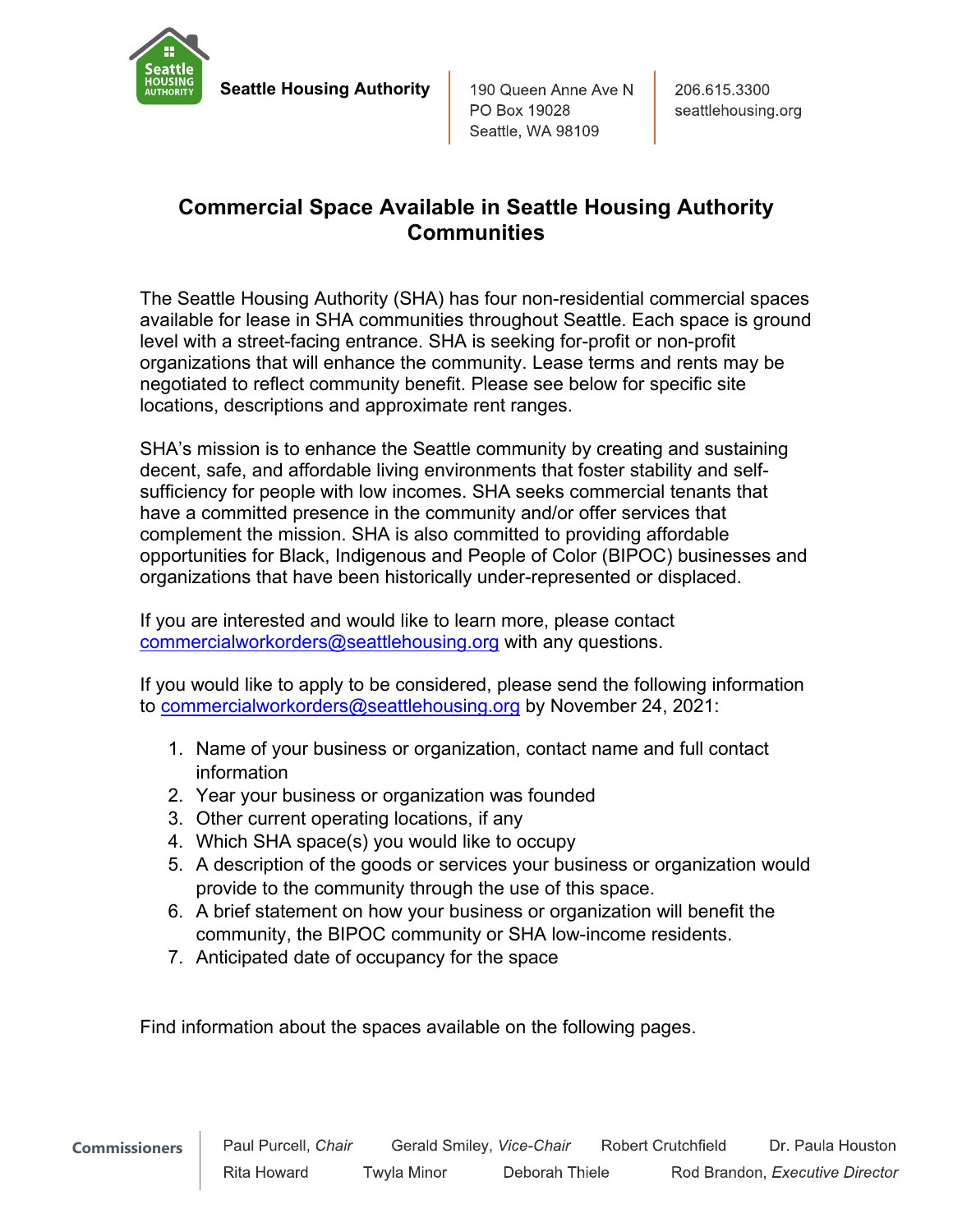## **Available SHA Commercial Spaces**

#### **CURRENTLY VACANT:**





# **Genesee House 4443 MLK Jr Way South Seattle, WA 98108**

Adjacent to Columbia City Sound Transit Light Rail Station

# **932 rentable sq. ft., 315 sq. ft. of storage space and one parking space**

Base Rent: \$21.50 to \$24.00 per rentable sq. ft. Rent for Storage: \$10 per sq. ft. Common Area Maintenance cost (CAMS): \$5.64 per sq. ft. Leasehold Excise Tax (LHET) (.1284 of base rent subject to business eligibility for exemption) **Monthly Rent Range –\$2,585 to \$2,804 all in**

(Includes Base Rent, Storage, CAMS and LHET)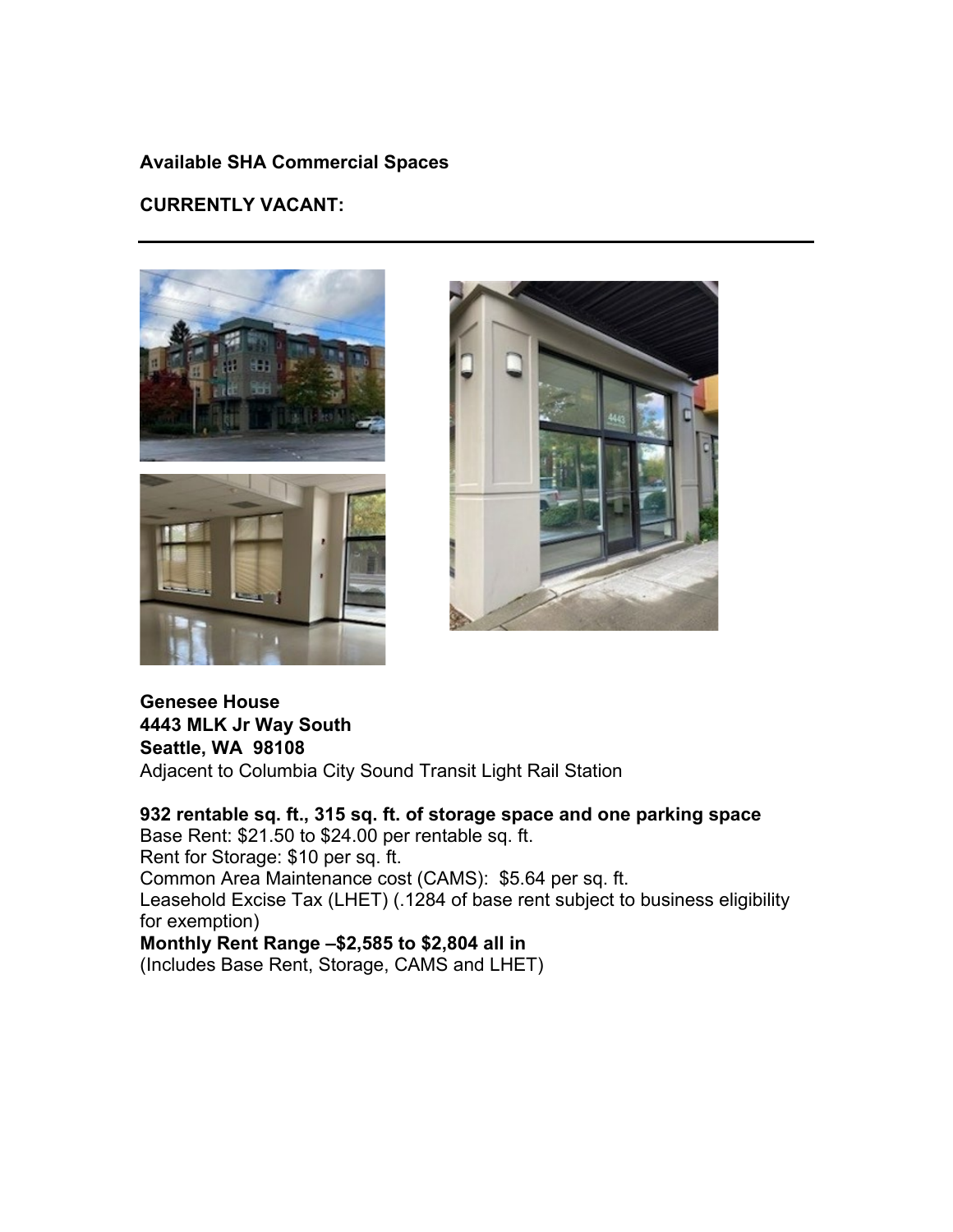## **CURRENTLY VACANT:**







#### **Tamarack Building 4622 MLK Jr Way South Seattle WA 98108** adjacent to Columbia City Sound Transit Light Rail Station

606 rentable sq. ft. and two parking spaces Base Rent: \$21.50 - \$24.00 per rentable sq. ft. Common Area Maintenance cost (CAMS): \$5.10 per rentable sq. ft. Leasehold Excise Tax (LHET) (.1284 of base rent subject to business eligibility for exemption) **Monthly Rent Range –\$1,483 to \$1,625 all in** (Includes Base Rent, CAMS and LHET)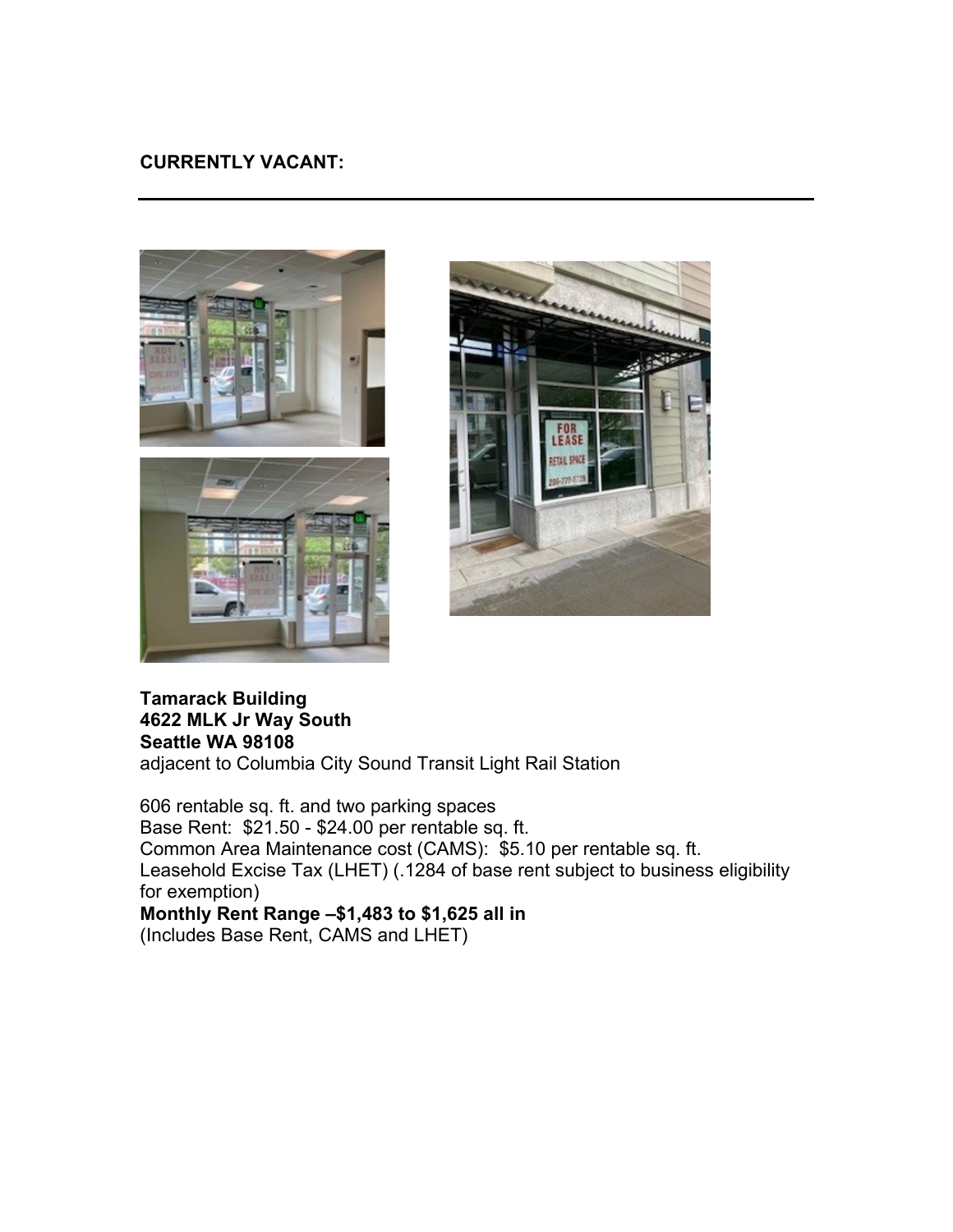# **ANTICIPATED VACANCY – PRIOR TO END OF 2021**



# **Genesee House 4431 MLK Jr. Way S Seattle, WA 98108** adjacent to Columbia City Sound Transit Light Rail Station

## **1091 rentable sq. ft., 213 sq. ft. storage space and one parking space**

Base Rent: \$21.50 to \$24.00 per sq. ft.

Rent for storage \$10 per sq. ft.

Common Area Maintenance cost (CAMS): \$5.64 per rentable sq. ft.

Leasehold Excise Tax (LHET) (.1284 of base rent subject to business eligibility for exemption)

**Monthly Rent Range –\$2,896 to \$3,152 all in** 

(Includes Base Rent, Storage, CAMS and LHET)